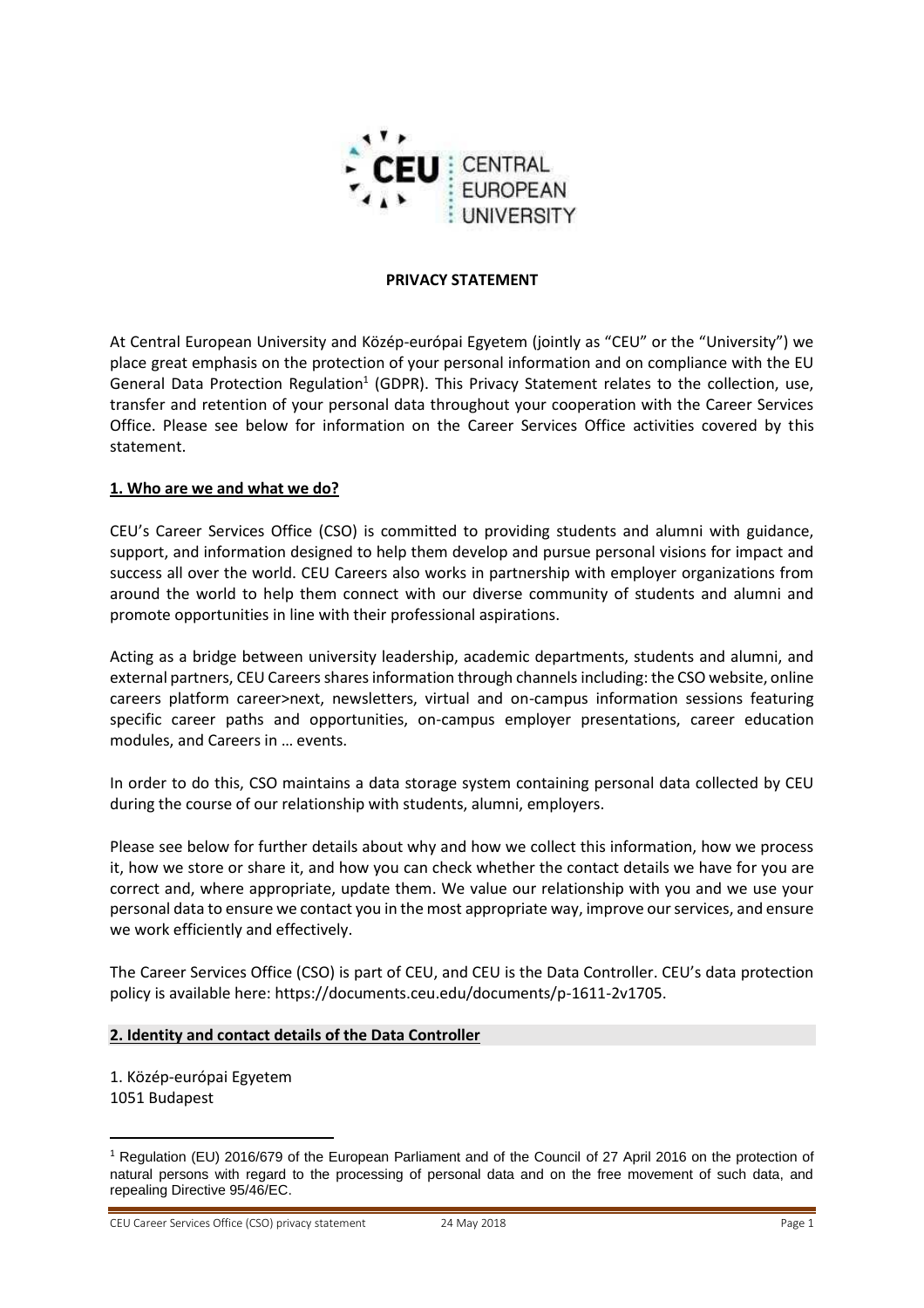Nador u. 9. Phone: + 36 1 3273000

2. Central European University 1051 Budapest Nador u. 9. Phone: + 36 1 3273000

### **3. Contact details of the Data Protection Officer**

Irisz Szel, Legal Counsel and Interim Data Protection Officer Central European University 1051 Budapest Nador u. 9. Phone: + 36 1 3273000 Email: [szeli@ceu.edu](mailto:szeli@ceu.edu)

### **4. What is the purpose of processing your data?**

#### **4.1. Students**

Collecting and processing student data (detailed below under 'What kind of personal data do we collect?') allows CSO to engage with you shortly after you become a CEU student in order to offer you customized career services and guidance in line with your experience and career interests. Additionally, CSO uses anonymized data about student engagement with the office for its own activity reports and performance reviews and also to provide relevant statistics leading to ranking in the Higher Education sector. CSO processes the student data required to carry out its student-facing activities within the framework established by the Student Records Office (SRO), the data steward for student data at CEU.

### **4.2. Alumni**

Collecting and processing alumni data (detailed below under 'What kind of personal data do we collect?') allows us to offer alumni our mission-specified task of supporting them on a life-long basis. Such support requires gathering and reporting on alumni career information. It allows us to invite alumni to engage with the office as career volunteers and to track and report on such engagement for the purposes of stewardship and recognition. CSO processes alumni data required to carry out its alumni-facing activities within the framework established by the Alumni Relations Office (ARO), the data steward for alumni data at CEU.

#### **4.3 Employers**

Collecting and processing data of contacts within organizations that are current or potential employers of our students and alumni allows us to gather information about the job market and current recruitment practices. We also use this data to share invitations to take specific action in support of the recruitment efforts of current and potential employers and to support the career development of CEU students and alumni. CSO is the data steward for employer data at CEU.

#### **5. What is our legal basis for processing your data?**

As part of our work we process and store personal information relating to students, alumni, and employers, and we therefore adhere to the applicable data protection rules. We take our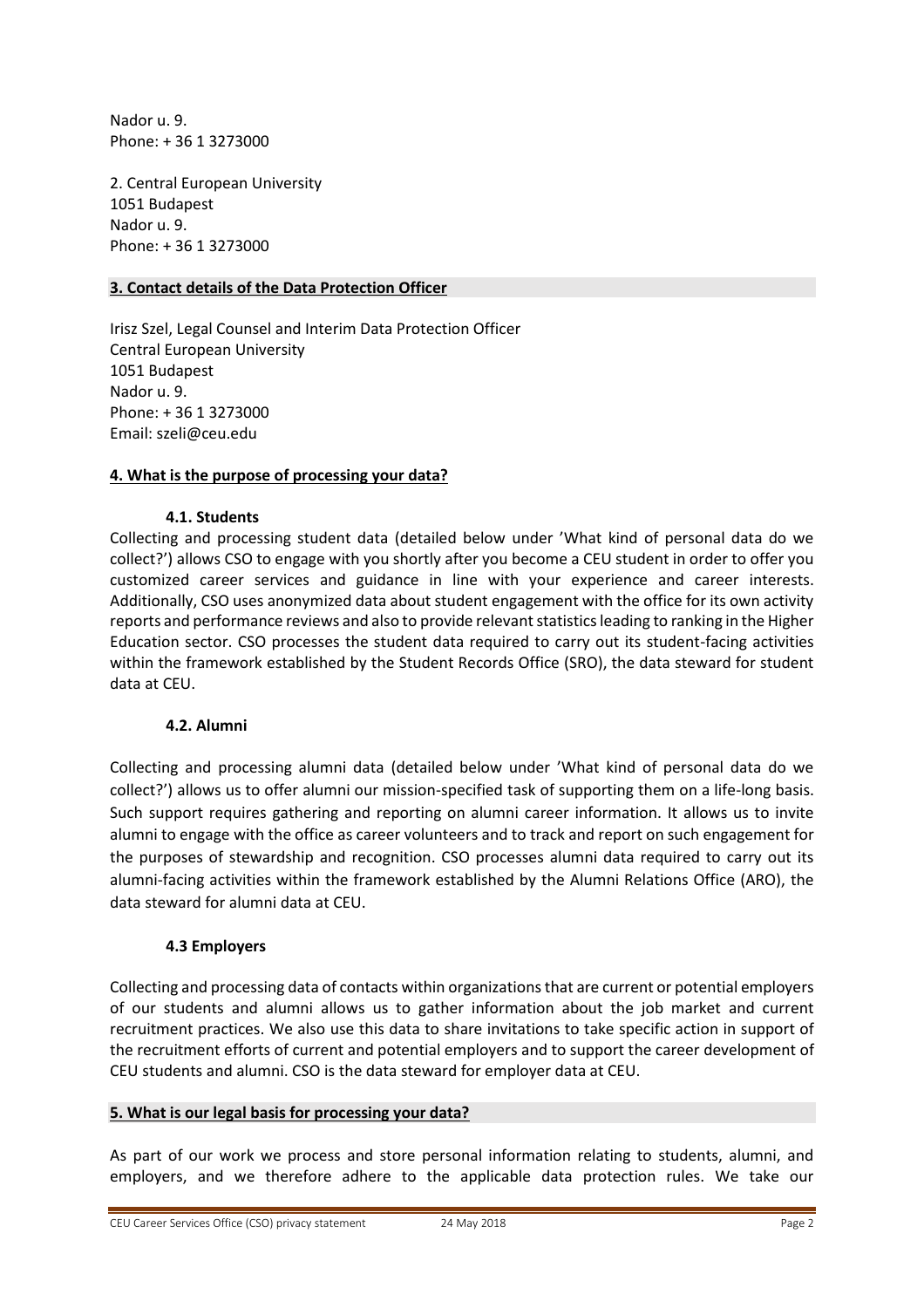responsibilities under these rules seriously and ensure the personal information we obtain is held, used, transferred and processed in accordance with the applicable data privacy rules.

The CSO processes the information outlined in this Privacy Notice in pursuit of our **legitimate interests**  in:

- Communicating with students, alumni, employers and other partners;
- Providing benefits and services to students, alumni, employers and other partners;
- Furthering the University's educational and charitable mission (which includes securing the support of volunteers);
- Enabling the University to achieve its strategic and operational goals.

We may pursue these legitimate interests by contacting you by telephone, email, post, or social media. Information about how you can manage the ways that we contact you, including how to opt out from some or all contact from CSO, is outlined in the 'Your rights' section below.

Although CSO relies on legitimate interest as the legal basis for processing where this is not overridden by the interests and rights or freedoms of the data subjects concerned, it recognizes that it is not the only lawful ground for processing data. As such, where appropriate, CEU will sometimes process your data on an alternative legal basis – for example, based on your explicit consent given us to do so.

# **6. What kind of personal data do we collect?**

# **6.1 Students**

At the start of each academic year, student personal data is transferred to the CSO data storage system from the student records system, consisting of:

- full name, gender and date of birth;
- citizenship;
- CEU affiliation (CEU academic department);
- date of enrollment and expected date of graduation.

We also maintain records about student engagement with our office via individual career advising sessions, user account on the opt-in careernext online careers platform, and participation in events and educational programs organized by our office. This personal information, provided by you or developed in conversation with you, includes data such as:

- career interest area/s;
- history and notes of individual career advising sessions;
- CV, cover letters; and job application documents as subject of the individual career advising sessions;
- e-mail address other than the CEU e-mail address;
- employment history;
- information about internships, jobs, or projects pursued while a student.

# **6.2 Alumni**

CSO staff has access to and contributes to processing of data in the alumni records data storage system, which contains personal data including: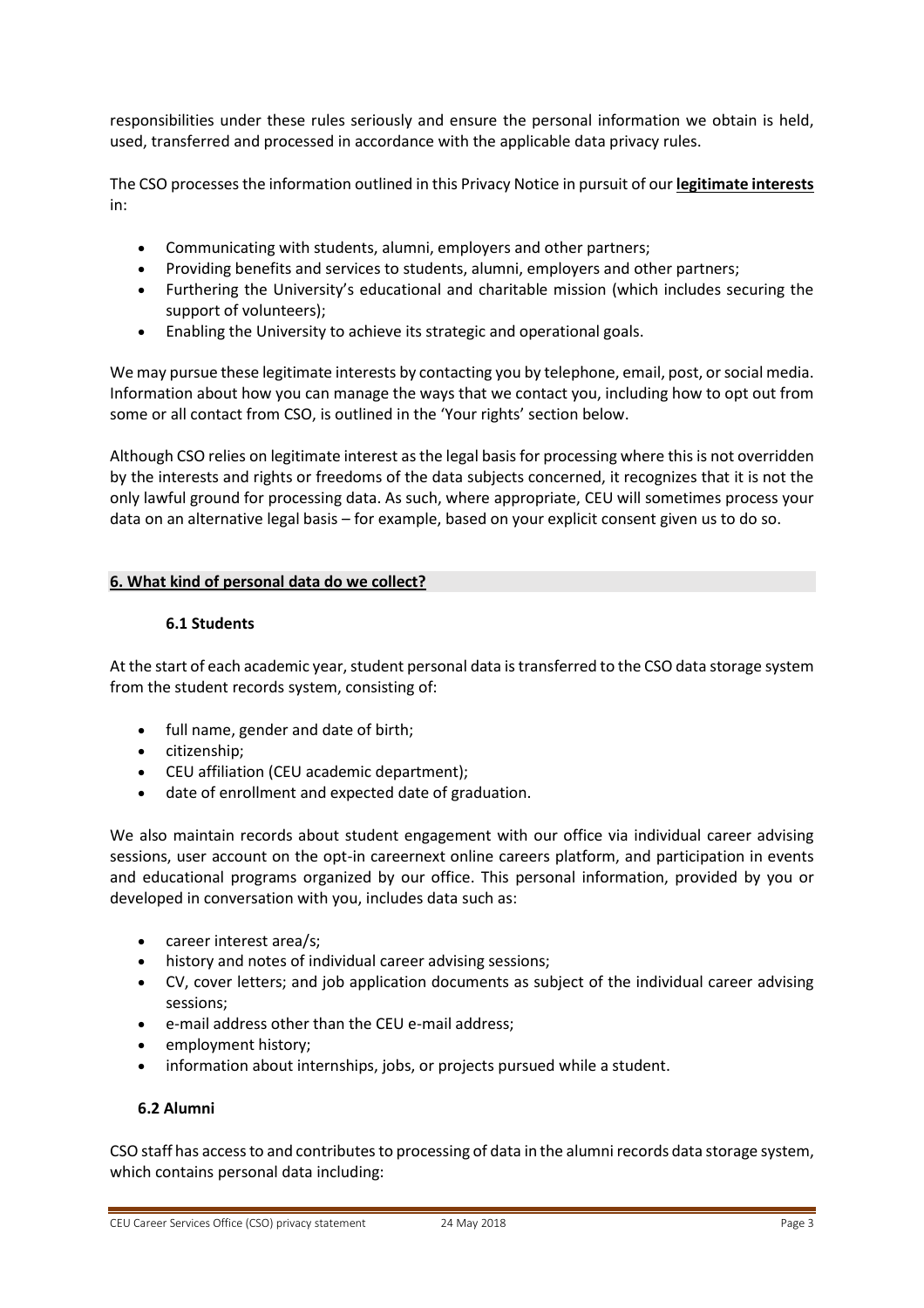- full name, title, gender and date of birth;
- contact details including postal address, email address, phone number and links to social media accounts;
- information about your time at the University and other academic institutions;
- your occupation and professional activities;
- volunteering by you on behalf of the University.

We also maintain records about your engagement with our office via individual career advising sessions, user account on opt-in careernext online careers platform, participation in events and educational programs. This personal information, provided by you or developed in conversation with you, includes data such as:

- career interest;
- history and notes of individual career advising sessions;
- CV, cover letters and job application documents as subject of the individual consultations;
- e-mail address;
- employment history;
- information about internships, jobs, or projects pursued while a student.

The information we collect through our advising work with alumni is gathered for the sole purpose of supporting our work to assist you in defining and pursuing career goals. In addition to relevant data protection and privacy legislation, we refer to the Principles for Ethical Practice of the National Association of Colleges and Employers (NACE), which charges us to "protect confidentiality of all personal information related to candidates and their interviews, and their engagement with services, programs, and resources and of student information related to professional plans." We also refer to the Code of Practice of the Association of Graduate Careers Advisory Services (AGCAS) promote and deliver impartiality, confidentiality, and professional integrity in all aspects of service design and performance."

#### **6.3 Employers**

Representatives of current or potential employers of CEU student and alumni provide data to CSO directly as part of their professional relationship with the office. This data is gathered via business cards, e-mails, telephone, web forms, and event registration. We may also obtain data about you from public sources such your organization website or your professional profile. The data thereby gathered is stored in our data storage system and updated as part of this ongoing relationship. It includes:

- full name;
- contact information: address, e-mail address, telephone number/s;
- Job title or role, affiliation with organization.

#### **7. How do we process your data?**

#### **7.1 Students**

CSO stores information about enrolled students in its own data storage system.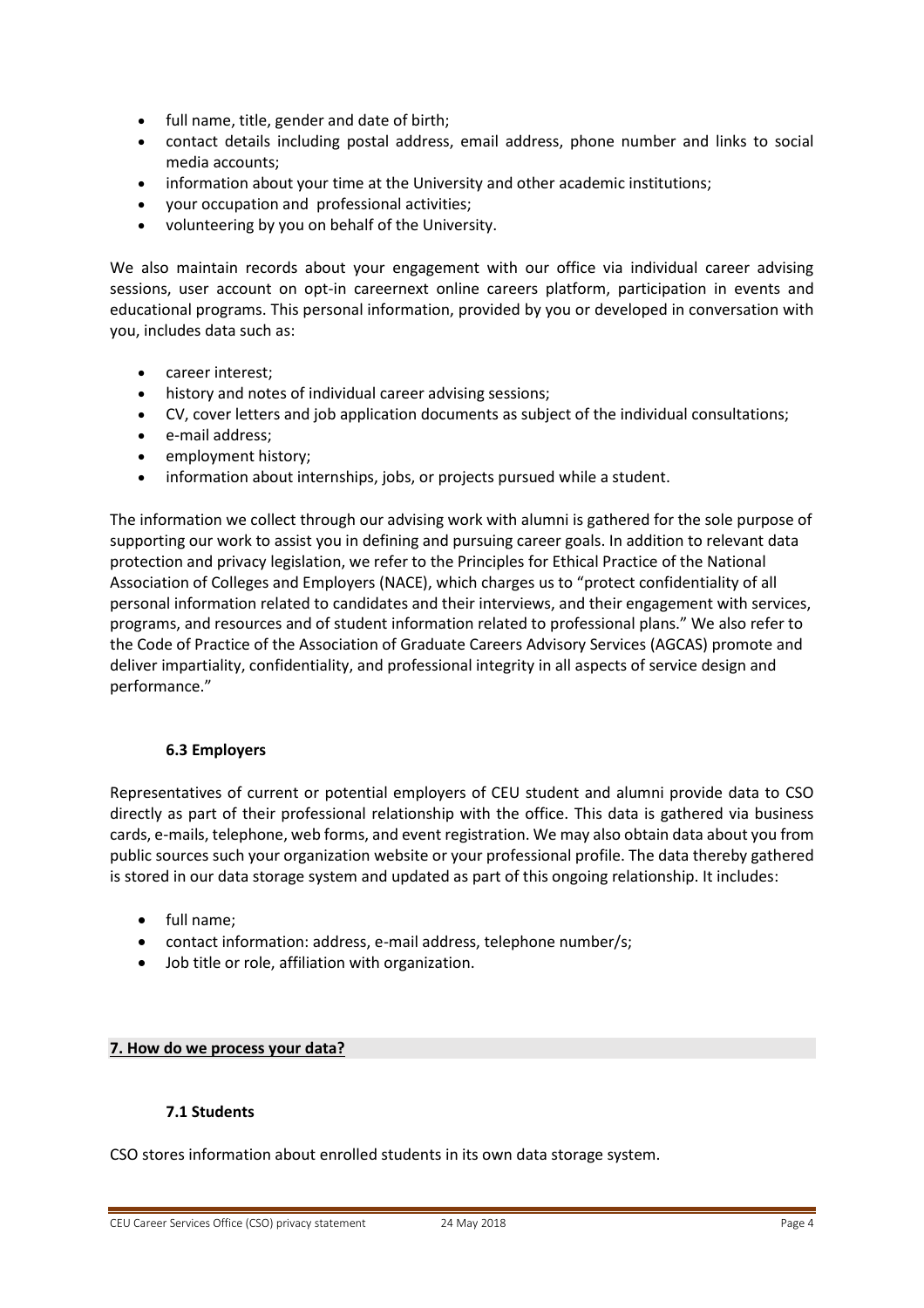*E-mails, monthly e-newsletter*: We use your CEU e-mail to send occasional invitations to career programs and events and to distribute the monthly electronic Career Newsletter. We identify legitimate interest as the basis for communicating with enrolled students via this newsletter, as this is vital to our ability to provide students with access to timely and accurate information in service of their career development. However, you have the possibility to unsubscribe or to update your preferences using the link be provided at the bottom of the monthly newsletter or by contacting us directly to ask us to exclude you from these occasional e-mailings.

*Measuring and reporting on engagement:* In order to support strategic planning and engagement with academic departments, we record details about career consultations, attendance at career events and career development modules and other forms of engagement with our office (possession of careernext user account, internship completion). This information, when shared, is shared in anonymous reports. The information is stored in specific folders in the Microsoft SharePoint site to which only CSO staff members have password-protected access.

*Registration forms:* For individual appointments and career events that require prior registration, you will be invited to fill out a secure webform on the CEU Careers website. Access to this information is managed by CEU Careers staff members as password-holding administrators of the website. In the specific case of events, the list of names, status (student or alumni) and academic department affiliation is usually printed and made available at the venue entrance so that event attendance can be recorded by a staff member or volunteer with our office.

*Careernext platform:* As a CEU student, you have the option of using the online CEU [careernext](https://careernext.ceu.edu/) careers platform. The information you provide upon registration is accessible by you and by CSO staff members with appropriate access rights. If you create a resume on the platform, you may choose for it to be made available to registered, employers who can access career>next only via password. This occurs only upon your explicit request and you may revoke your intention for your resume to be available in this way at any time. Unless your resume is clearly labelled as "published" (the term used on career>next for sharing a resume in this manner), it will not be available to any employer or to any other individual except for CSO staff.

*Career advising sessions:* The information and documents we collect through our advising work with students is gathered for the sole purpose of supporting our work to assist you in defining and pursuing career goals. In addition to relevant data protection and privacy legislation, we refer to the Principles for Ethical Practice of the National Association of Colleges and Employers (NACE), which charges us to "protect confidentiality of all personal information related to candidates and their interviews, and their engagement with services, programs, and resources and of student information related to professional plans." We also refer to the Code of Practice of the Association of Graduate Careers Advisory Services (AGCAS) promote and deliver impartiality, confidentiality, and professional integrity in all aspects of service design and performance."

# **7.2 Alumni**

Depending on the nature of the information gathered and the purpose for which it is required, CSO stores information about alumni in its own data storage system or relies on the alumni database managed by the Alumni Relations Office, data stewards of alumni data at CEU.

*Gathering and reporting on data related to alumni career outcomes:* Usually within 6 months of graduation, alumni are invited to report on their career outcomes via a survey. The survey is administered through an external software platform, Survey Monkey, designed for this purpose. Your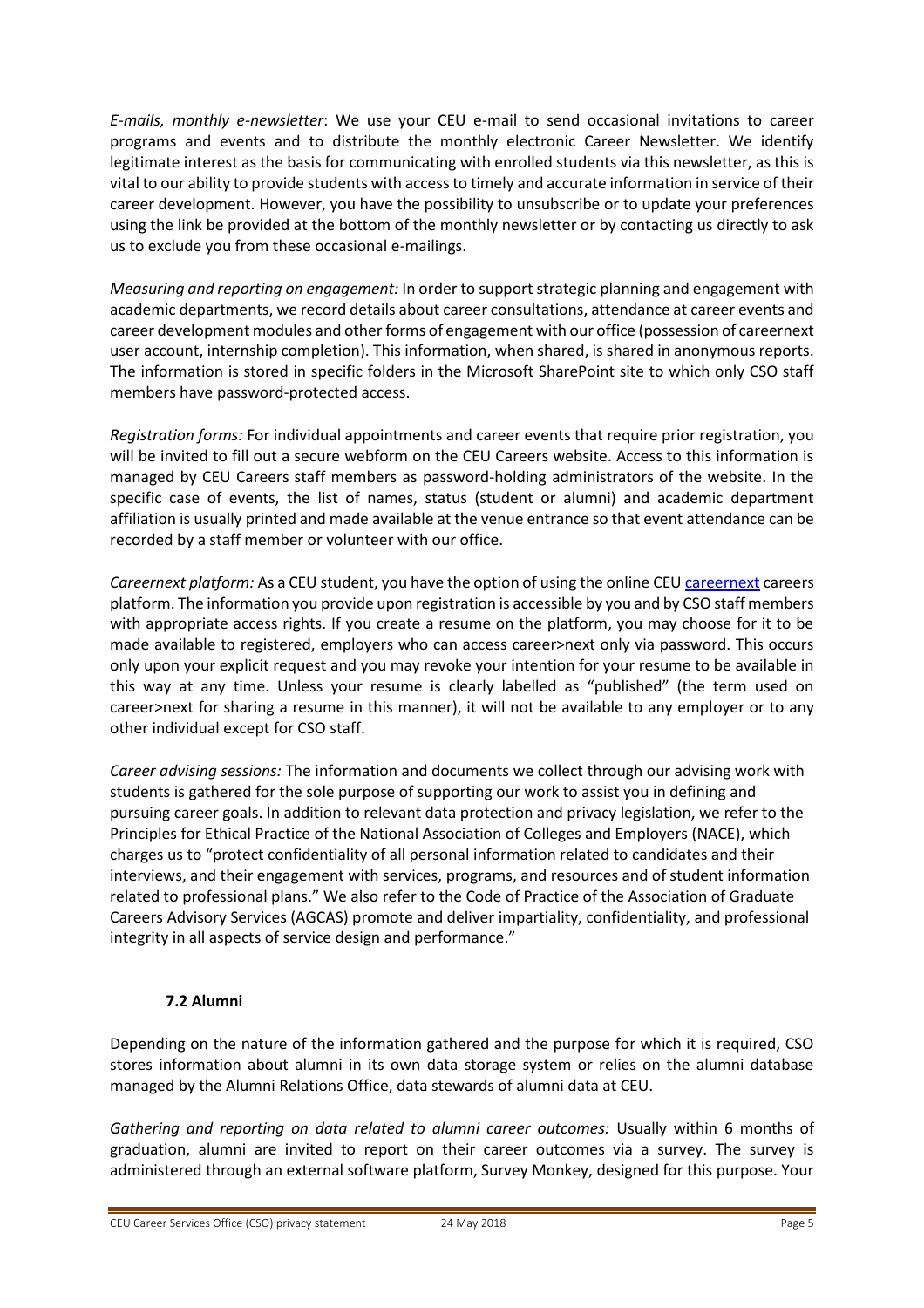contact information will be used only for this purpose and then deleted. The data we gather via the survey is anonymized before it is analyzed and reported upon.

*Measuring and reporting on engagement:* In order to support strategic planning and engagement with academic departments, we record details about career consultations, attendance at career events and career development modules and other forms of engagement with our office (possession of careernext user account, internship completion). This information, when shared, is shared in anonymous reports. The information is stored in specific folders in the Microsoft SharePoint site to which only CSO staff members have password-protected access.

*Registration forms:* For individual appointments and career events that require prior registration, you will be invited to fill out a secure webform. Access to this information is managed by CEU Careers staff members as password-holding administrators of the CEU Careers website. In the specific case of events, the list of names, status (student or alumni) and academic department affiliation is usually printed and made available at the venue entrance so that event attendance can be recorded by a staff member or volunteer with our office.

*Careernext platform:* As a CEU student, you have the option of using the online CEU [careernext](https://careernext.ceu.edu/) careers platform. The information you provide upon registration is accessible by you and by CSO staff members with appropriate access rights. If you create a resume on the platform, you may choose for it to be made available to registered, employers who can access career>next only via password. This occurs only upon your explicit request and you may revoke your intention for your resume to be available in this way at any time. Unless your resume is clearly labelled as "published" (the term used on career>next for sharing a resume in this manner), it will not be available to any employer or to any other individual except for CSO staff.

*Career advising sessions:* The information and documents we collect through our ongoing advising work with alumni is gathered for the sole purpose of supporting our work to assist you in defining and pursuing career goals. In addition to relevant data protection and privacy legislation, we refer to the Principles for Ethical Practice of the National Association of Colleges and Employers (NACE), which charges us to "protect confidentiality of all personal information related to candidates and their interviews, and their engagement with services, programs, and resources and of student information related to professional plans." We also refer to the Code of Practice of the Association of Graduate Careers Advisory Services (AGCAS) promote and deliver impartiality, confidentiality, and professional integrity in all aspects of service design and performance."

# **7.3 Employers**

CSO maintains a secure data storage system for storing employer data. We always aim to keep your details up to date, and we will conduct projects to check the contact details we have for you are correct, and, where appropriate, update them.

*Registration forms:* For career events that require prior registration, you will be invited to fill out a secure webform on the CEU Careers website. In certain cases, the list of names of representatives from your organization will be shared with the Campus Management Services in electronic and printed form so that we can provide you with temporary access cards during your time on the premises. The rest of the information is only accessible by CSO staff members with authenticated access to the secure website form.

CEU Career Services Office (CSO) privacy statement 24 May 2018 Page 6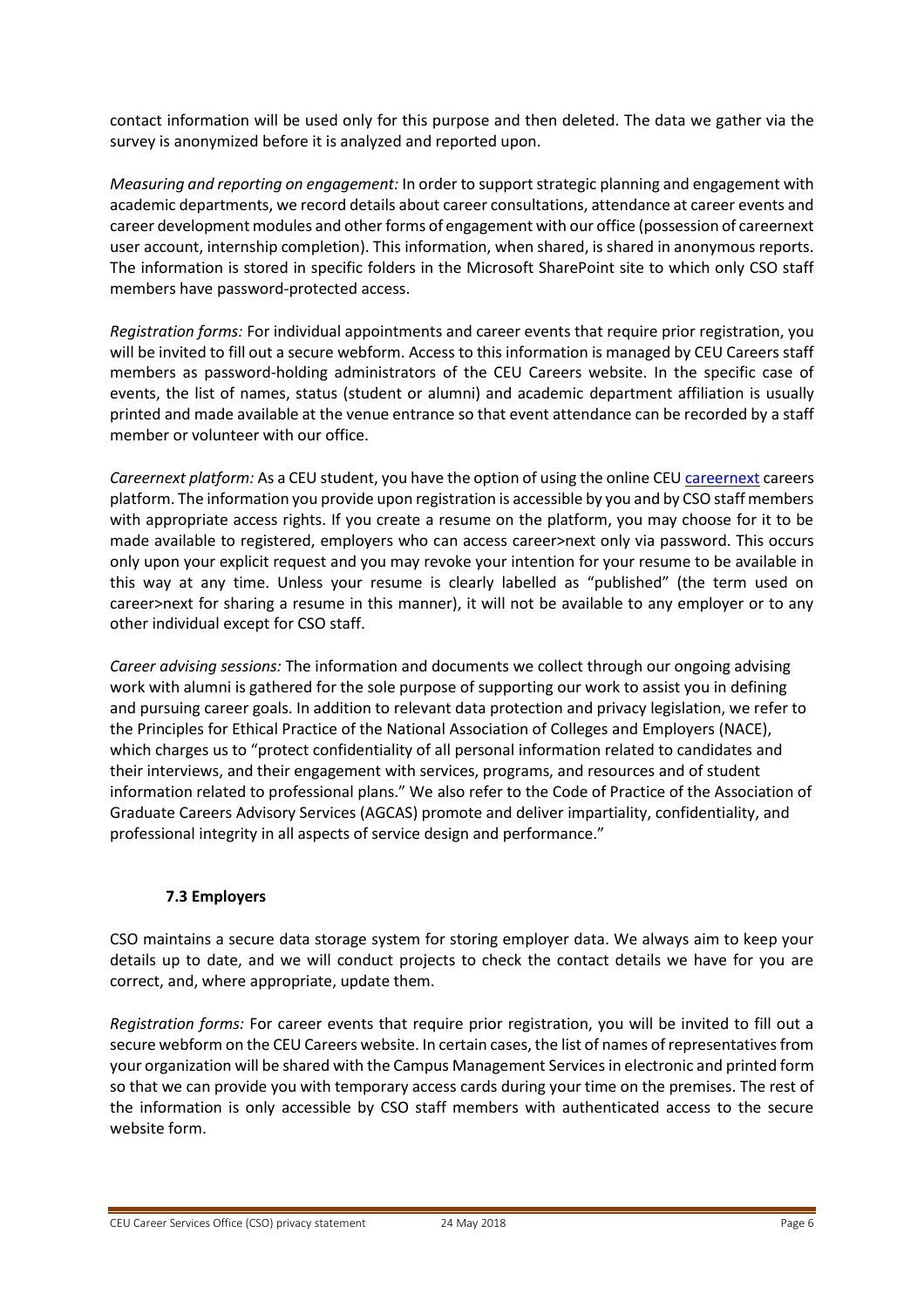*Careernext platform:* As representative recruiting current or potential employer of CEU students and alumni, you have the option to use the online CEU [careernext](https://careernext.ceu.edu/) platform. The information you provide upon registration is accessible by you and the staff members from the CSO with appropriate access rights. You will be given the option of providing consent for your contact information to be shared publicly with authenticated student and alumni users.

*E-newsletter:* Each year, CSO will contact you occasionally via a newsletter containing news and invitations to take part in events and services of potential relevance to your organization's recruitment efforts. If, at any stage, you are concerned about the content and/or frequency of these communications, you can unsubscribe or update your preferences using the link which will be provided at the bottom of the relevant correspondence.

# **8. Who receives your information?**

In order to provide the tasks, services and communication detailed in points 4. and 7. above, we may need to pass your information to our third-party service providers or volunteers (for example to send you mailings, surveys or to record attendance at events). However, with all external entities with whom data is shared, we share only those data needed to perform the specific service and require a contract and/or confidentiality and non-disclosure agreement to be signed before any data transfer—requiring them to keep your information secure and not to use it for their own purposes. We will not sell or rent your information to third parties.

Specific third parties we work with include:

- **Microsoft Office 365**: Based in the US (with datacenters in Europe).
- **Raiser's Edge and related Blackbaud providers (Online Express, Blackbaud Merchant Services):** Based in the US and UK, this group of providers serves as a contact management platform. CSO uses the platform for keeping an updating employer and alumni records, in a shared manner with other CEU offices.
- **Mailchimp and Constant Contact:** Based in the US, Mailchimp and Constant Contact enable CEU and CSO to create professional communication messages, and provide us with data on opens and clicks from our newsletters.
- **SurveyMonkey:** Baser in US with offices in Ireland and Luxembourg, this is an online survey development cloud-based software as a service company, allowing CSO to collect, analyze and represent data from multiple respondents.

We do not share personal data of students, alumni, and employers with other third parties under any circumstances, except for in the following situations, for which we will ask for specific consent in advance:

# **1. Students and alumni**

- Very rarely, CSO manages an application process on behalf of an employer or internship host partner and gathers application documents (CV/resume and/or other application documents) to share directly with the employer;
- Very rarely, CSO assists academic departments in gathering representative CVs/resumes to share with external partners;
- Publication of your resume via the career>next online platform, with the contact information in the resume being available exclusively to employers registered on the website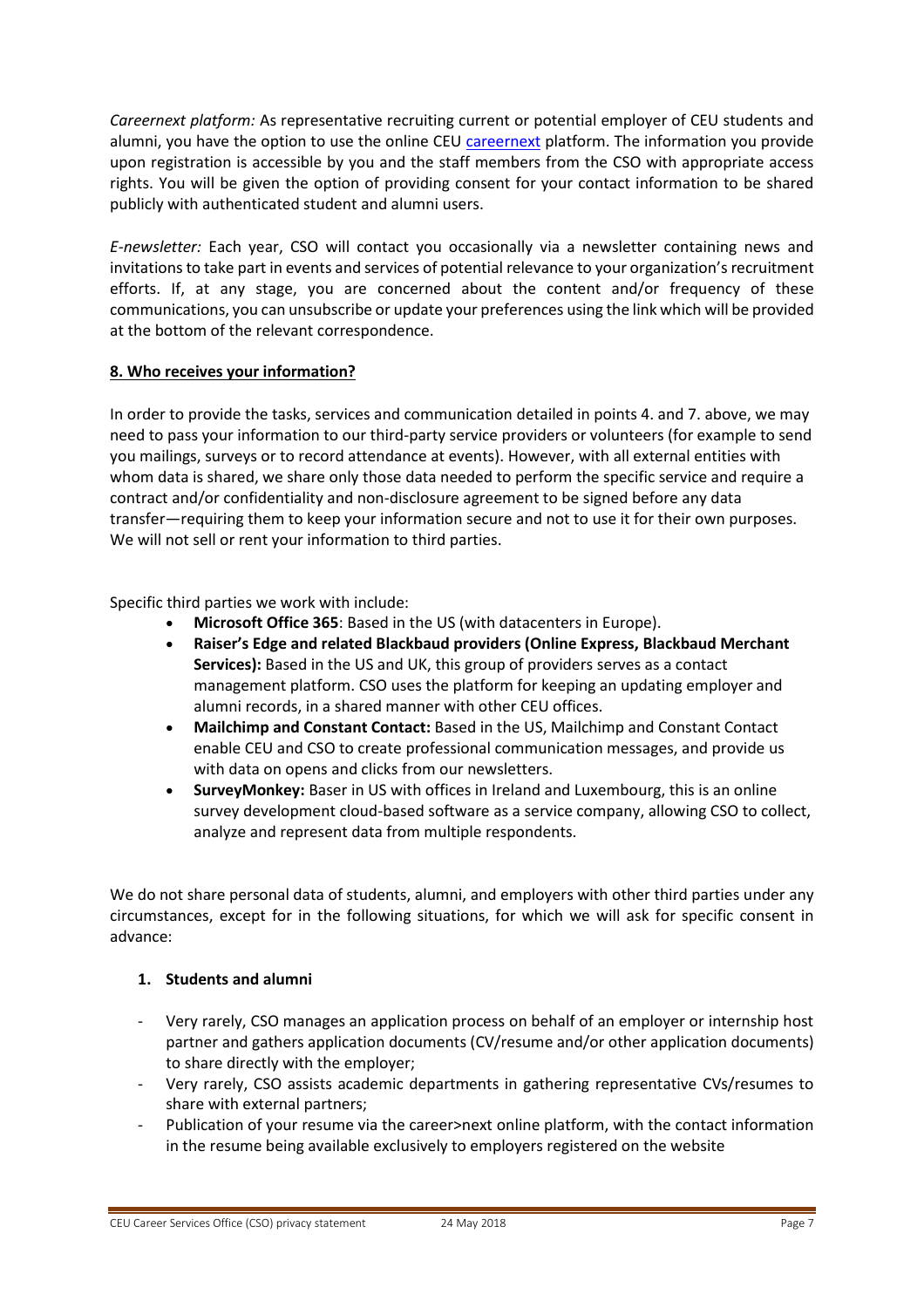- We regularly publish material on the Careers website (story, interview, article, testimonial), individuals who are personally identified via such content are asked to provide their specific consent for this to take place;
- (specific to alumni) Updated contact and/or employment information is also recorded in the alumni database.

On any other occasion the data we share about students and alumni is anonymized.

### **2. Employers**

- There is a valid reason connected with the recruitment or professional development of CEU students and alumni for your contact information to be shared directly with specific candidates.
- You allow the contact information you provide as part of your organization's profile or part of a vacancy text on careernext platform to be shared with all other authenticated users on the platform;
- Your name or picture is published on the Careers website (story, interview, article, testimonial), and you can be personally identified.

On any other occasion the data we share about CEU employer partners is anonymized before being made public.

#### **9. How long will your information be held?**

#### **9.1 Students**

We will keep your personal information in the CSO database for the duration of your studentship (one or two years for Master's students, 4+ years for doctoral students), with additional # years from your graduation or termination of your enrollment.

#### **9.2 Alumni**

For information regarding alumni data, please consult the Alumni Relations Office Privacy Statement

#### **9.3 Employers**

We will keep your personal information for as long as we maintain a professional relationship with you. Should this relationship end (for instance, when your affiliation with your employer organization finishes), we will keep your data for up to 5 years from the last contact. We do so for research or statistical purposes, cases in which your data will be anonymized, making sure that your privacy is protected.

#### **10. What are your rights?**

You have a right

- to access your personal information,
- to object to the processing of your personal information,
- to rectify,